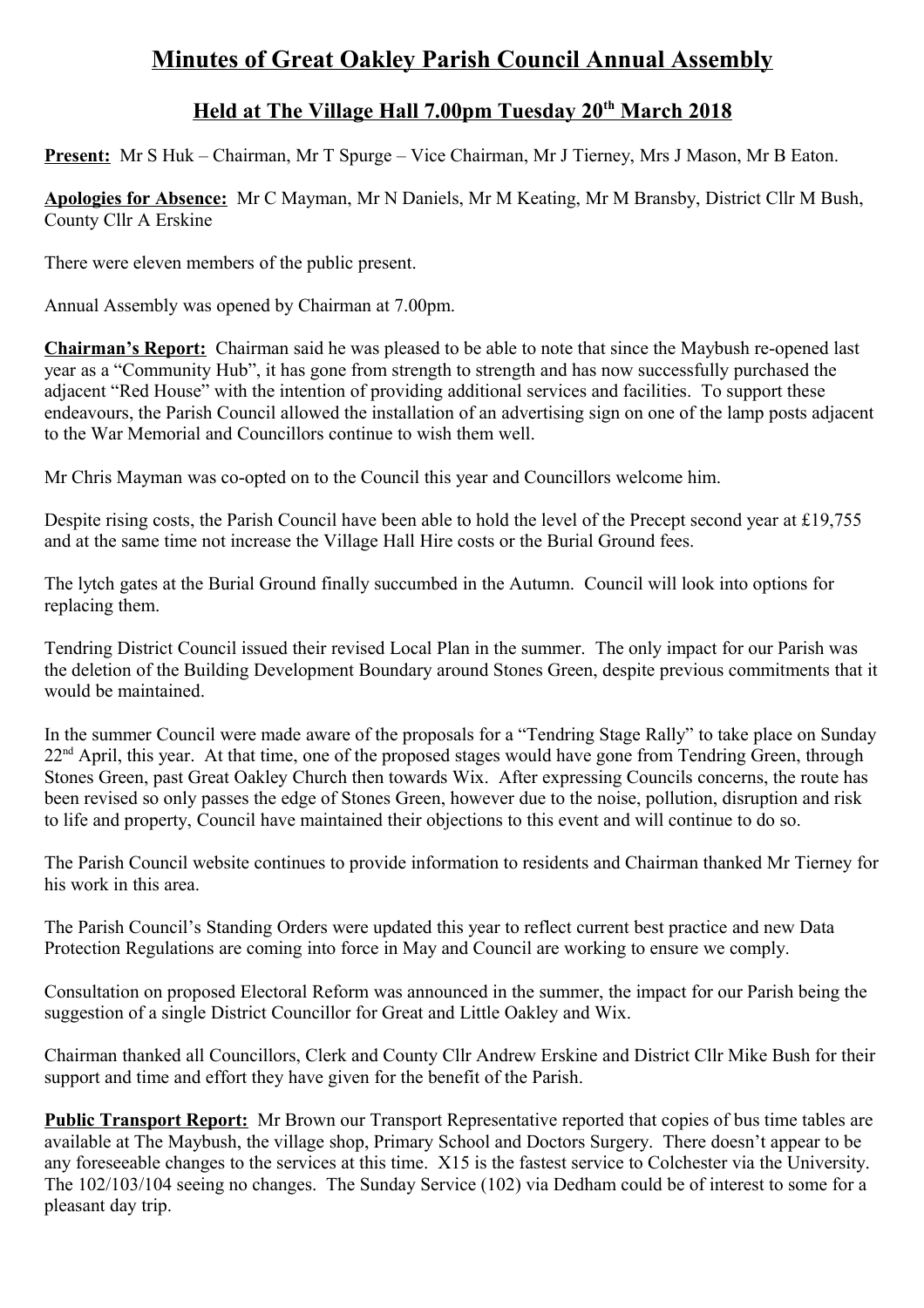**Highways:** Chairman reported that the railings outside the Primary School were damaged more than a year ago and have repeatedly been reported but still to no avail. Parking at the School continues to be an issue.

The road through Stones Green was resurfaced at the beginning of the year, however due to an increase in level, this has resulted in flooding to a number of properties in wet weather and Council continue to pursue a resolution with Highways.

Numerous pot holes around the Parish continue to be an issue and are reported on a regular basis.

Parking in Farm Road has become something of an issue with some residents due to the success of the Maybush and Council are looking into a potential solution in conjunction with Mr Thompson to provide an area of off road parking off of Farm Road.

Council were approached by Harwich & District Speedwatch who would like to extend the civilian use of Speed Guns into our area, requesting Councils support and seeking volunteers which Council were happy to give.

Council have received notification of proposed Highways works in Farm Road, Back Lane and Queen Street, sometime in the next 18 months. Further notice will be given nearer the time but it was pointed out that Highways now have the powers to remove vehicles if and when required to carry out their works.

Fly Tipping continues to be a problem, aggravated by the restrictions of what householders can dispose of at the Civic Amenity Sites and has occurred at The Soils, Colchester Road, Stones Green, The Avenue, Stones Green Road, Farm Road and Pesthouse Lane. In an attempt to stop this, Council have undertaken the installation of CCTV cameras at a number of points in the Parish with some positive results already seen. Chairman thanked Mr Keating for his hard work in this area and for looking after Public Rights of Way in the Parish.

**Finance Report:** A preliminary Finance Report was presented providing predictions of the out-turn at the end of this financial year. This is available to view by appointment with the Clerk.

**Pre-School Report:** There is no report available.

**Church Report:** Mr Tierney reported that during the past twelve months our Ecclesiastical Parish of All Saints has seen the continuance of some significant changes in our area. Historic legal changes to the arrangement of local benefices, i.e. groupings of parishes, are now officially completed and enshrined in law.

Thanks to some of the changes, Great Oakley now has a "Vicar", Reverend Liz Barnes, rather than a "Priest-in Charge" and she is resident in the Rectory.

The Church choir sings regularly to support Sunday and other services in our Parish Church, joining with choir members from neighbouring parishes to provide choirs when requested for weddings and funerals.

The full report is available via our Clerk.

**Village Hall Report:** We had a presentation from "Village Makers" on the latest proposals for the Allotment Field development. The buildings are to be sold "off plan" and pre- fabricated in Poland. When 20 houses have been sold build work will commence on the New Village Hall. This is contrary to the information we previously received and Council are pursuing it with the Landowner and Tendring District Council planning.

Considerable concern was also raised about the amount of parking available for the New Village Hall which is also being raised.

Council secured a reduction in the standing charge for the gas tank to the current Village Hall and a reduced gas price.